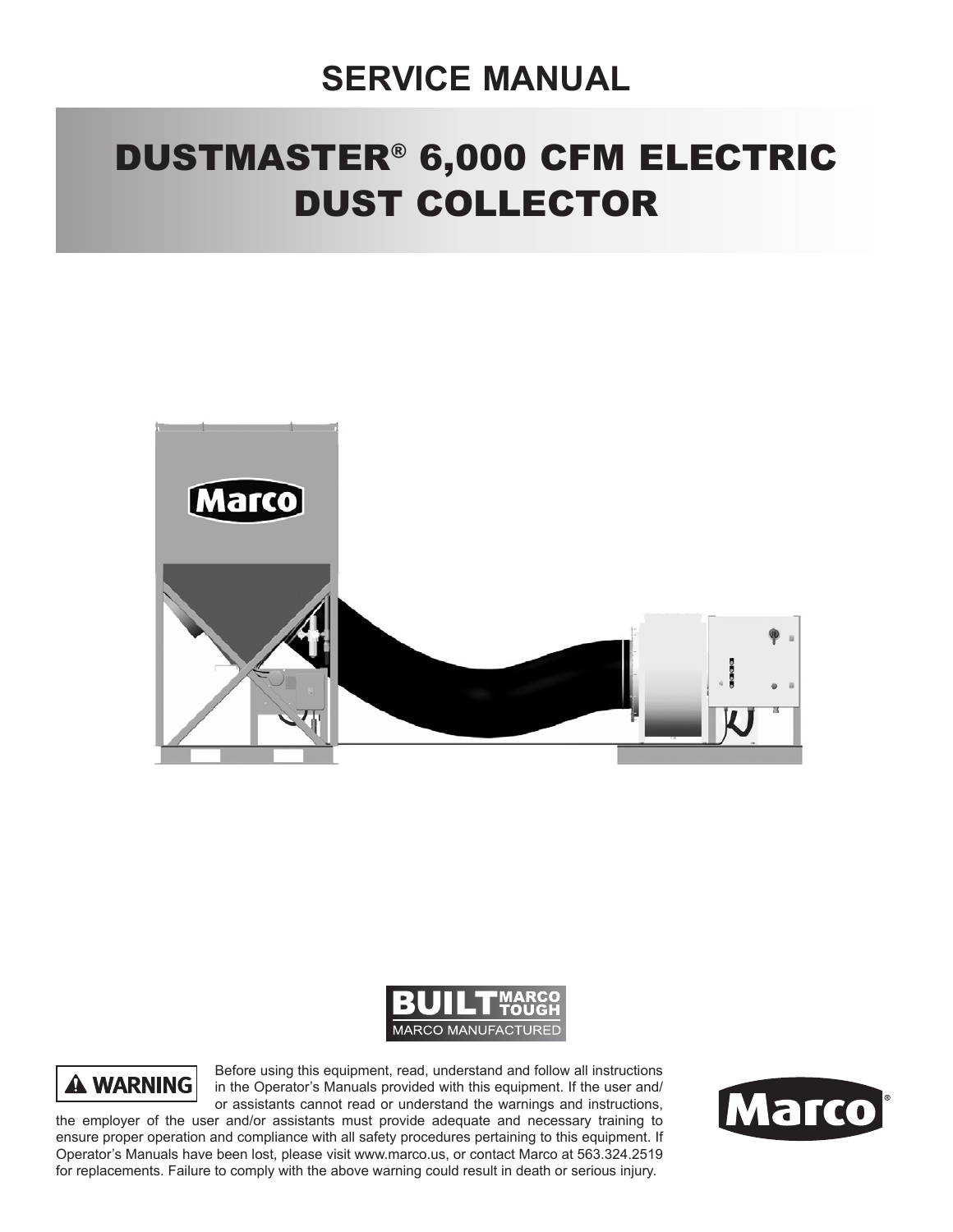#### **Company Profile**

Since 1944, Marco has developed a strong tradition of providing innovative and reliable products and services to the surface preparation and protective coatings industries. We are the world's premier provider of Abrasives, Blasting, Coating, Dust Collectors, Engineered Systems, Rental, Safety, Service, Repair, & Modernization, and Vacuums.

Through innovative designs and a total commitment to quality, Marco manufactures products that increase production rates, create a safer workplace, and reduce maintenance costs. Marco's industry experience, manufacturing capabilities, legendary customer service, product availability, logistics services, and technology leadership is your assurance that we deliver high quality products and services, providing the best value to you, our customer.

#### **The Marco Difference**

- **Industry Experience** With Marco on your team, you have access to expertise which can only come from decades of industry leadership. We have organized our engineering department, production specialists, customer operations, and safety support into a "Center of Competence." As a Marco customer, you have access to hundreds of years of cumulative experience related to your operations.
- **Manufacturing Excellence** Marco is a U.S. based, ISO 9001:2008 certified manufacturer of equipment for the Surface Preparation and Protective Coatings industries. Marco's engineers benchmark the industry to ensure that we design and manufacture superior products that set the "Gold Standard" for performance, safety, and quality.
- **Legendary Customer Service** Marco's legendary customer service team is staffed by friendly, highly-trained individuals who are focused on providing the highest level of product support, order accuracy, and customer satisfaction.
- **Product Availability** We stock over 10,000 SKU's and have more than 45 shipping locations to serve North American and International markets for all major brands of blasting and coating equipment. As the largest provider of surface preparation and protective coatings equipment in the world, our inventory levels and product availability are unmatched.
- **Logistics Services** Marco's in-house logistics team is dedicated to moving your shipment anywhere in the world. We move more than 14,000 truckloads every year, allowing you to save on freight costs by leveraging our buying power. Lower your process costs with a single invoice, which includes product and freight.
- **Technology Leadership** Our website provides: Operator's Manuals, Part Numbers and Schematics Guides, SDS information, and Features & Specifications Guides, providing access to information 24/7. Our Extranet application allows you to receive quotes and place orders online. Our Intranet maintains a complete record of your purchase history to assist with ongoing support of your existing equipment and future purchasing decisions.

#### **Vision Statement**

Marco is the world's premier provider of Abrasives, Blasting, Coating, Dust Collectors, Engineered Systems, Rental, Safety, Service, Repair, & Modernization, and Vacuums.

#### **Mission Statement**

Marco provides strong leadership and innovation to the surface preparation and protective coatings industries. We dedicate our efforts to the continuous improvement of our products, services, processes, people, and most importantly, the quality of our customer's experience.

#### **Quality Statement**

Marco is committed to providing superior quality in the design, manufacturing, distribution, rental, service, and repair of our products. Our ISO 9001:2008 certification extends throughout all operations in all locations. Continuous improvement of our processes and supply chain Integration comprise the core of our business strategy for delivering exceptional quality and value in all Marco products and services.

#### **Management Philosophy**

We are a company dedicated to the success of every customer and associate. We discuss, debate, challenge, measure, and test our ideas. We will be boundless and limitless in our passion to improve. Through sound leadership and dedicated associates, we will ensure a long term, profitable future for Marco, our associates, customers, and suppliers.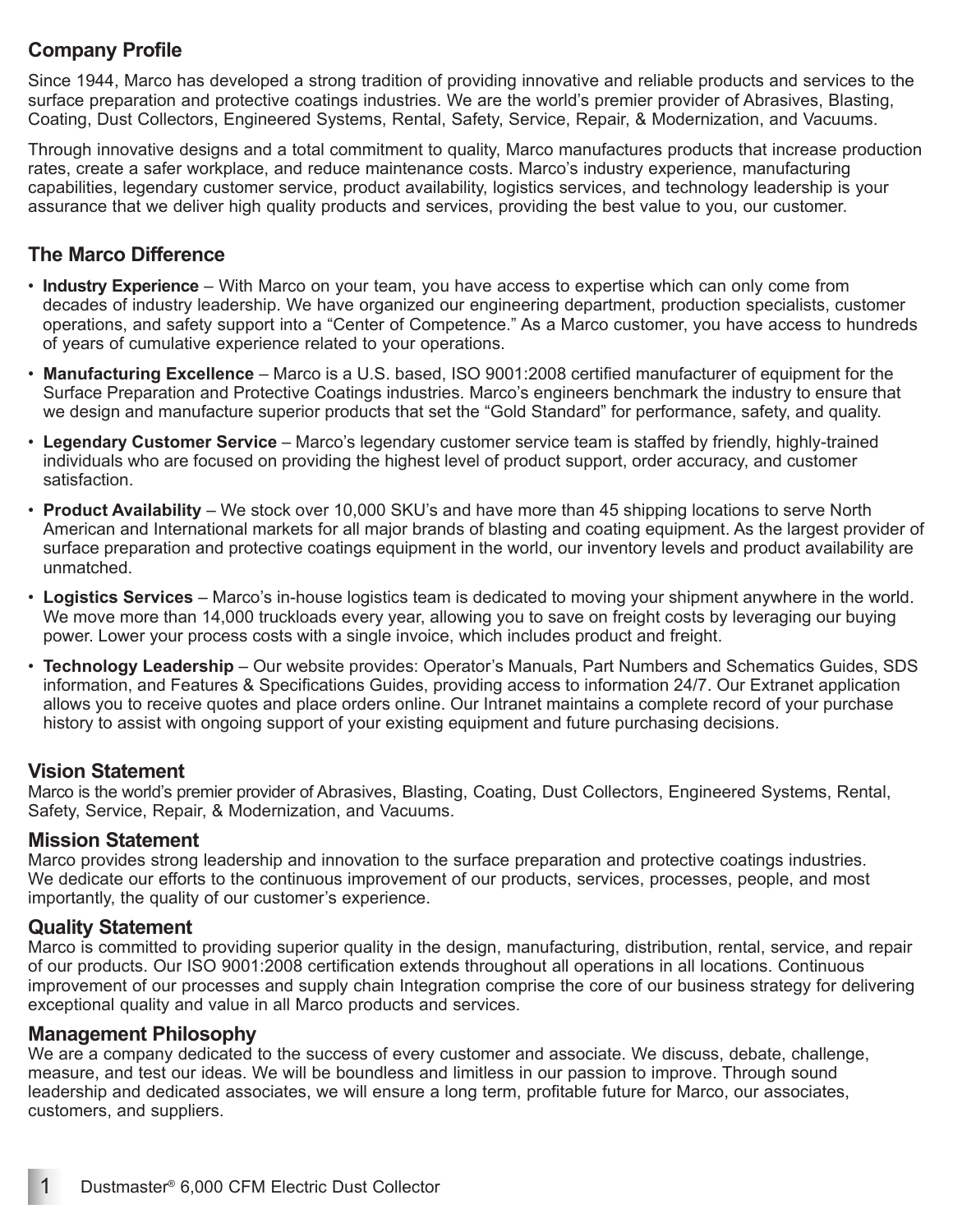### **TABLE OF CONTENTS**

| <b>Maintenance</b> 7                                                 |
|----------------------------------------------------------------------|
| Adjust Pulse Separation 7                                            |
| Remove & Install Timer Board 8                                       |
| Remove & Install Pulser Solenoid  9                                  |
| Remove & Install Magnehelic Gauge 10                                 |
| Remove & Install Dust Collector Filter<br>Cartridge Lid Assembly. 11 |
| Remove & Install Pulser Manifold. 12                                 |
| Remove & Install Dust Collector Filter                               |
| Disassemble & Assemble Diaphragm Valve 14                            |
| Remove & Install Control Panel 14                                    |
| Remove & Install Fan With Motor 15                                   |
|                                                                      |

| Troubleshooting  16                     |  |
|-----------------------------------------|--|
|                                         |  |
|                                         |  |
| Exclusive Remedy for Warranty Claims 18 |  |
| Limitation of Remedies 18               |  |
|                                         |  |

### **DEFINITION OF TERMS**

### **A DANGER**

This is an example of danger. This indicates an imminently hazardous situation which, if not avoided, will result in death or serious injury.

## **A CAUTION**

This is an example of a caution. This indicates a potentially hazardous situation which, if not avoided, may result in minor or moderate injury. It can also be used to alert against unsafe practices.

## **A WARNING**

This is an example of a warning. This indicates a potentially hazardous situation which, if not avoided, could result in death or serious injury.

## **NOTICE**

This is an example of a notice. This indicates policy or practice directly related to safety of personnel or protection of property.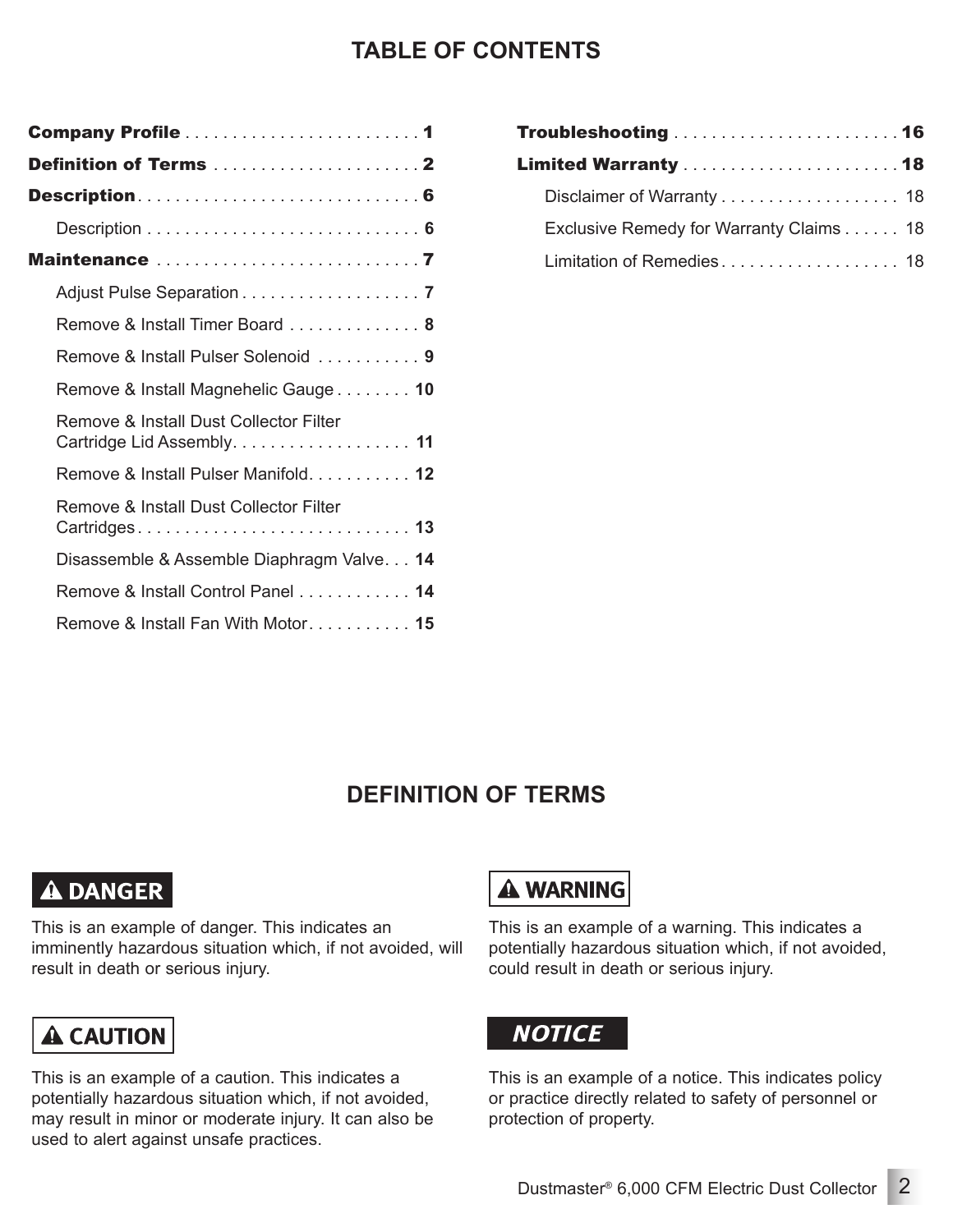### **HAZARD IDENTIFICATIONS**

## **A WARNING**

#### **Failure to comply with ANY WARNING listed below could result in death or serious injury.**

- Breathing dust containing silica could cause silicosis, a fatal lung disease. Breathing dust during abrasive blasting operations, post-blast cleaning operations, and/or servicing equipment within the abrasive blasting area may expose an individual to conditions that could cause asbestosis, lead poisoning and/or other serious or fatal diseases. Harmful dust containing toxic material from abrasives or surfaces being abrasive blasted can remain suspended in the air for long periods of time after abrasive blasting has ceased. A NIOSH-approved, well-maintained, respirator designed for the specific operation being performed must be used by anyone abrasive blasting, handling or using the abrasive, and anyone in the area of the dust.
- Contact NIOSH and OSHA offices to determine the proper respirator for your specific application. The air supplied to the respirator must be at least Grade D quality as described in Compressed Gas Association Commodity Specification G-7.1 and as specified by OSHA Regulation 1910.134. Ensure air filter and respirator system hoses are not connected to non-air sources or in-plant lines that may contain nitrogen, oxygen, acetylene or other non-breathable gases. Before removing respirator, use an air monitoring instrument to determine if the atmosphere is safe to breathe.
- You must comply with all OSHA, local, City, State, Province, Country and jurisdiction regulations, ordinances and standards, related to your particular work area and environment. Keep unprotected individuals out of the work area.
- Abrasive blasting operators must receive thorough training on the use of abrasive resistant attire which includes: supplied-air respirator, abrasive blasting suit, safety shoes, gloves, ear protection and eye protection. Protect the operator and bystanders by complying with NIOSH and OSHA Safety Standards.
- Inspect all equipment for wear or damage before and after each use. Failure to use Original Equipment Manufacturer repair parts and failure to immediately replace worn or damaged components could void warranties and cause malfunctions.
- OSHA requires abrasive blasting nozzles be equipped with an operating valve, which shall be designed to be held open only by continuous hand pressure and shall close immediately upon release of hand pressure (i.e., a "deadman" control). The valve shall not be modified in any manner that would allow it to remain open without the application of continuous hand pressure by the operator. Failure to comply with the above warning could result in release of high speed abrasive and compressed air resulting in death or serious injury. OSHA 29CFR 1910.244(b)
- Point the abrasive blasting nozzle only at the surface being abrasive blasted. Never point the abrasive blasting nozzle or abrasive stream at yourself or others.
- Unless otherwise specified, maximum working pressure of abrasive blasting pots and related components must not exceed 150 psi. Exceeding maximum working pressure of 150 psi could cause the abrasive blasting pot and components to burst. Failure to comply with the above warning could result in death or serious injury.
- Never weld, grind or drill on the abrasive blasting pot (or any pressure vessel). Doing so will void ASME certification and manufacturer's warranty. Welding, grinding or drilling on the abrasive blasting pot (or any pressure vessel) could weaken the vessel causing it to burst. Failure to comply with the above warning could result in death or serious injury. (ASME Pressure Vessel Code, Section VIII, Division 1)
- This equipment is not intended for use in any area that might be considered a hazardous location, as described in the National Electric Code NFPA 70, Article 500. Use of this equipment in a hazardous location could cause an explosion or electrocution.
- Never hang objects from the abrasive blasting pot handle. Doing so may cause the abrasive blasting pot to become unstable and tip over.
- ▶ Never attempt to move an abrasive blasting pot containing abrasive. Never attempt to manually move abrasive blasting pots greater than 6.5 cubic foot capacity. Always use at least two capable people to manually move an abrasive blasting pot on flat, smooth surfaces. A mechanical lifting device must be used if an abrasive blasting pot is moved in any other manner.
- ▶ The use of this product for any purpose other than originally intended or altered from its original design is prohibited.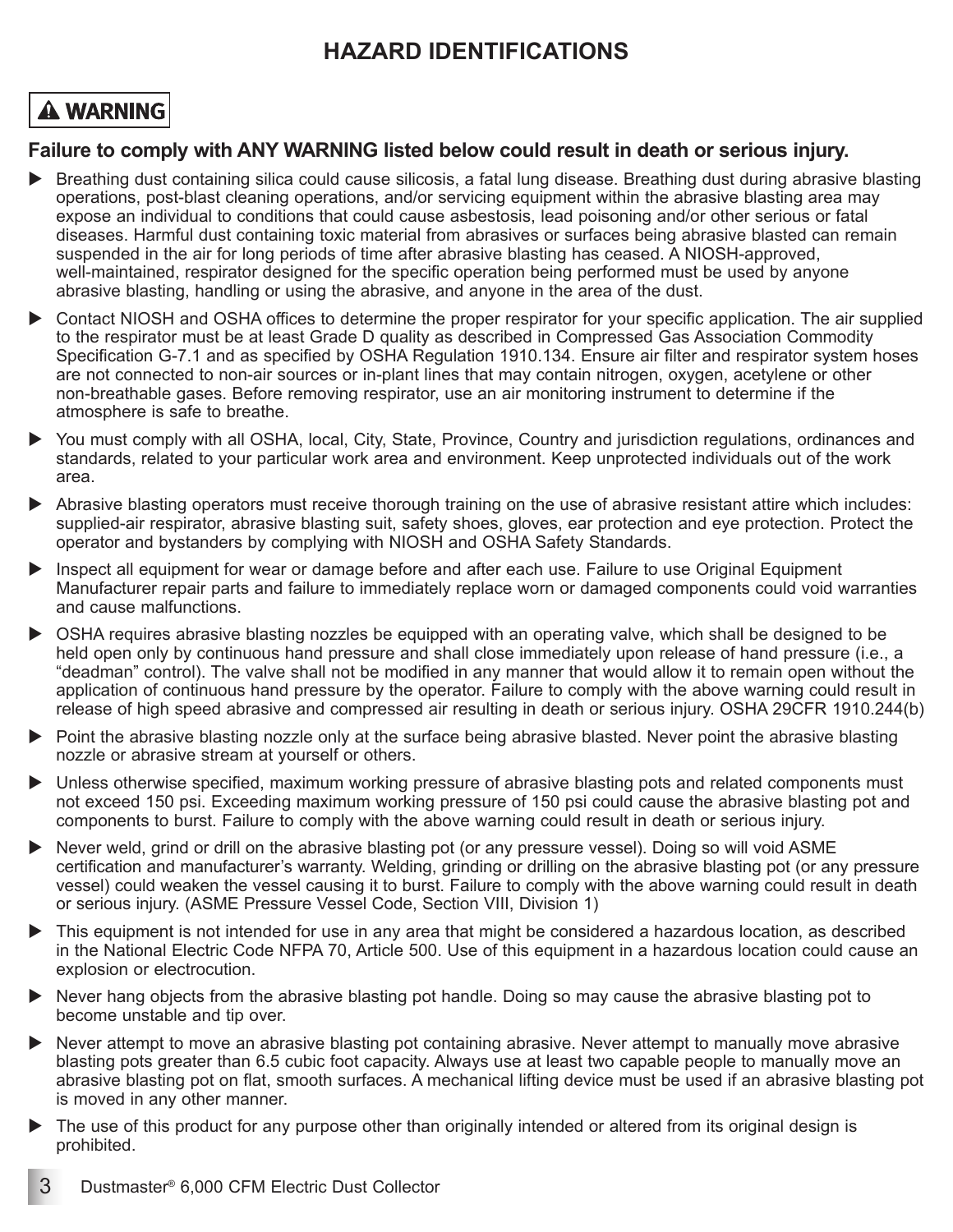### **HAZARD IDENTIFICATIONS**

### **A WARNING**

#### **Failure to comply with ANY WARNING listed below could result in death or serious injury.**

- This product is not for use in wet environments. Always use a Ground Fault Interrupter Circuit (GFIC) for all electrical power source connections. Use of this product in wet environments could create a shock or electrocution hazard.
- Frozen moisture could cause restrictions and obstructions in pneumatic control lines. Any restriction or obstruction in the pneumatic control lines could prevent the proper activation and deactivation of the remote control system, resulting in the release of high speed abrasive and compressed air. In conditions where moisture may freeze in the control lines an antifreeze injection system approved for this application can be installed.
- Do not cut, obstruct, restrict or pinch pneumatic control lines. Doing so could prevent the proper activation and deactivation of the remote control system, resulting in the release of high speed abrasive and compressed air.
- Use of Marco remote control switches with other manufacturer's remote control systems could cause unintended activation of remote control systems resulting in the release of high speed abrasive and compressed air. Only Marco remote control switches should be used with Marco remote control systems.
- Always be certain to have secure footing when abrasive blasting. There is a recoil hazard when abrasive blasting starts that may cause user to fall and misdirect the abrasive stream at operator or bystander.
- Never use an abrasive blasting pot or attachments as a climbing device. The person could slip and fall. The abrasive blasting pot could become unstable and tip over.
- For equipment manufactured by entities other than Marco, you must consult the Original Equipment Manufacturer operator's manuals, information, training, instructions and warnings, for the proper and intended use of all equipment.
- Flammable fumes, such as solvent and paint fumes in the work area can present an ignition or explosion hazard if allowed to collect in adequate concentrations. To reduce conditions that could result in a fire or an explosion, provide adequate ventilation, eliminate all ignition or spark sources, keep the work area free of debris, store solvents and solvent contaminated rags in approved containers, follow proper grounding procedures, do not plug/unplug power cord or turn on/off power switches when flammable fumes are present, keep a working fire extinguisher or provide another fire suppression system in the work area. Cease all operations and correct condition if a spark or ignition source is identified during operation.
- Always depressurize the entire system, disconnect all power sources and lockout/tagout all components before any maintenance or troubleshooting is attempted. Failure to comply with the above warning could cause electrical shock and inadvertent activation of equipment resulting in death or serious injury.
- Moving parts can present an area where crushing, pinching, entanglement or amputation may occur. Do not place body parts or foreign objects in any area where there are moving parts.
- Surfaces of heated supply tanks, drums and/or lines as well as the adjoining plumbing may become hot during normal use. Do not touch these heated surfaces without proper protection. Deactivate and allow sufficient time for all surfaces to cool before attempting any maintenance.
- High-pressure fluid from gun, hose leaks, or ruptured components can pierce skin and can cause a serious injury that may result in amputation. Do not point gun or spray tip at anyone or at any part of the body. Keep clear of any leaks or ruptures. Depressurize the entire system before attempting cleaning, inspecting, or servicing equipment.
- Exposure to toxic fluids or fumes may occur during the normal operation of this system. Before attempting to fill, use, or service this system, read MSDS's to know the specific hazards of the fluids you are using. Always use proper Personal Protective Equipment when attempting to fill, use, or service this system.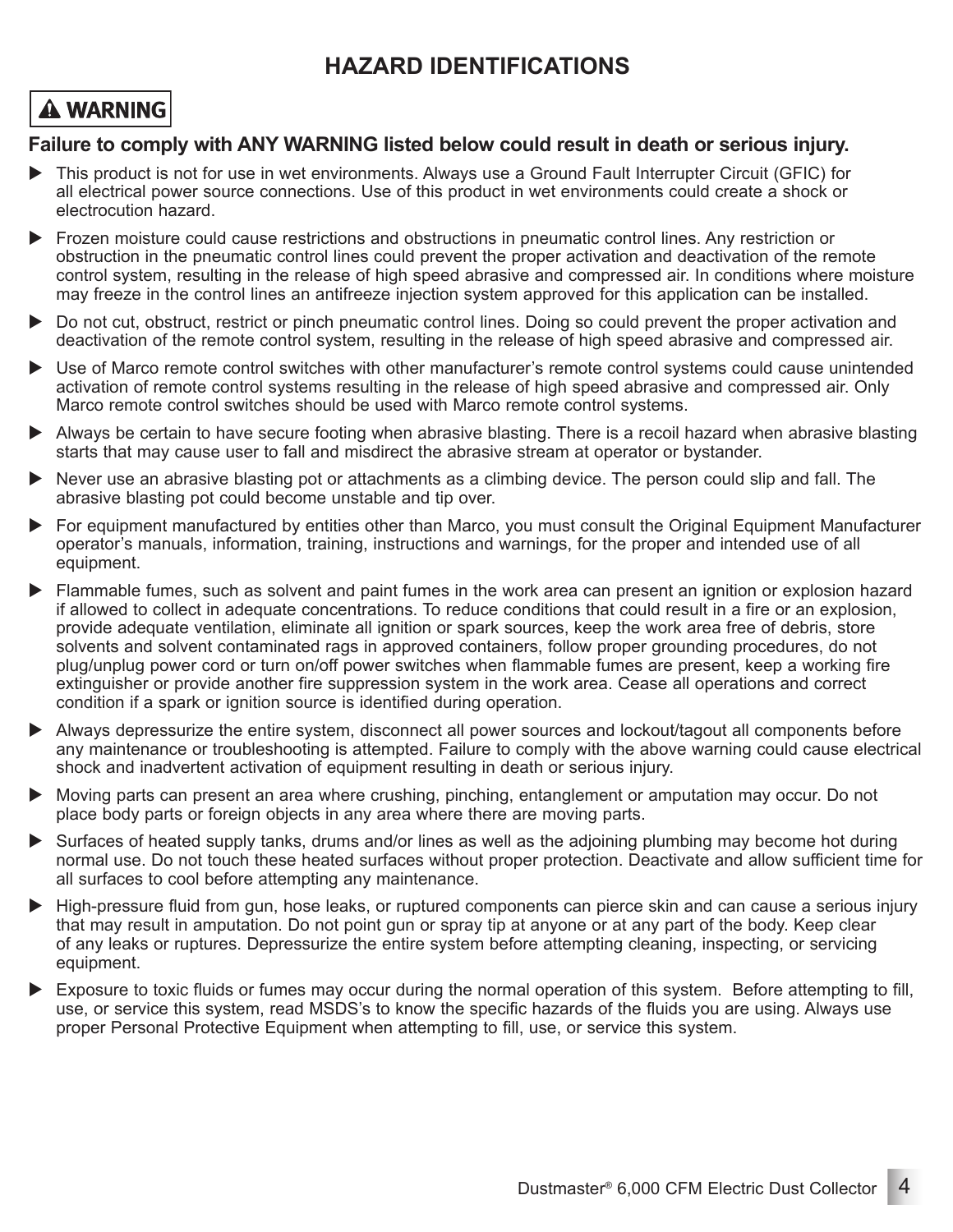### **HAZARD IDENTIFICATIONS**

## **A CAUTION**

#### **Failure to comply with ANY CAUTION listed below may result in minor or moderate injury.**

- Static electricity can be generated by abrasive moving through the abrasive blasting hose causing a shock hazard. Prior to use, ground the abrasive blasting pot and abrasive blasting nozzle to dissipate static electricity.
- High decibel noise levels are generated during the abrasive blasting process which may cause loss of hearing. Ensure appropriate Personal Protective Equipment and hearing protection is in use.

### **NOTICE**

#### **Failure to comply with ANY NOTICE listed below could pose a hazard to personnel or property.**

- See Air & Abrasive Consumption Chart for estimated abrasive consumption rates and required air flow (cubic feet per minute). Your system must meet these minimum requirements to ensure proper function and performance.
- Always use abrasive that is dry and properly screened. This will reduce the potential for obstructions to enter the remote control system, abrasive metering valve and abrasive blasting nozzle.
- Moisture build-up occurs when air is compressed. Any moisture within the abrasive blasting system will cause abrasive to clump, clogging metering valves, hoses and nozzles. Install an appropriately sized moisture separator at the inlet of the abrasive blasting system. Leave the moisture separator petcock slightly open to allow for constant release of water. If insufficient volume of air exists and petcock is unable to be left open (at all times) petcock should be opened frequently to release water.
- To reduce abrasive intrusion in the air supply hose, depressurize the abrasive blasting pot before shutting off air supply from compressor.
- Inspect abrasive blasting nozzle before placing into service. Damage to abrasive blasting nozzle liner or jacket may occur during shipping. If you receive a damaged abrasive blasting nozzle, contact your distributor immediately for replacement. Abrasive blasting nozzles placed into service may not be returned. Abrasive blasting nozzle liners are made of fragile materials and can be damaged by rough handling and striking against hard surfaces. Never use a damaged abrasive blasting nozzle.
- Abrasive blasting at optimal pressure for the abrasive used is critical to productivity. Example: For an abrasive with an optimal abrasive blasting pressure of 100 psi at the abrasive blasting nozzle, one pound per square inch of pressure loss will reduce abrasive blasting efficiency by 1.5%. A 10 psi reduction in air pressure will cause a 15% loss of efficiency. Use a Needle Pressure Gauge to identify pressure drops in your system. Consult with your abrasive supplier for the requirements of your abrasive.
- Replace abrasive blasting nozzle if liner or jacket is cracked or damaged. Replace abrasive blasting nozzle if original orifice size has worn 1/16" or more. Determine abrasive blasting nozzle wear by inserting a drill bit 1/16" larger than original size of abrasive blasting nozzle orifice. If the drill bit passes through abrasive blasting nozzle, replacement is needed.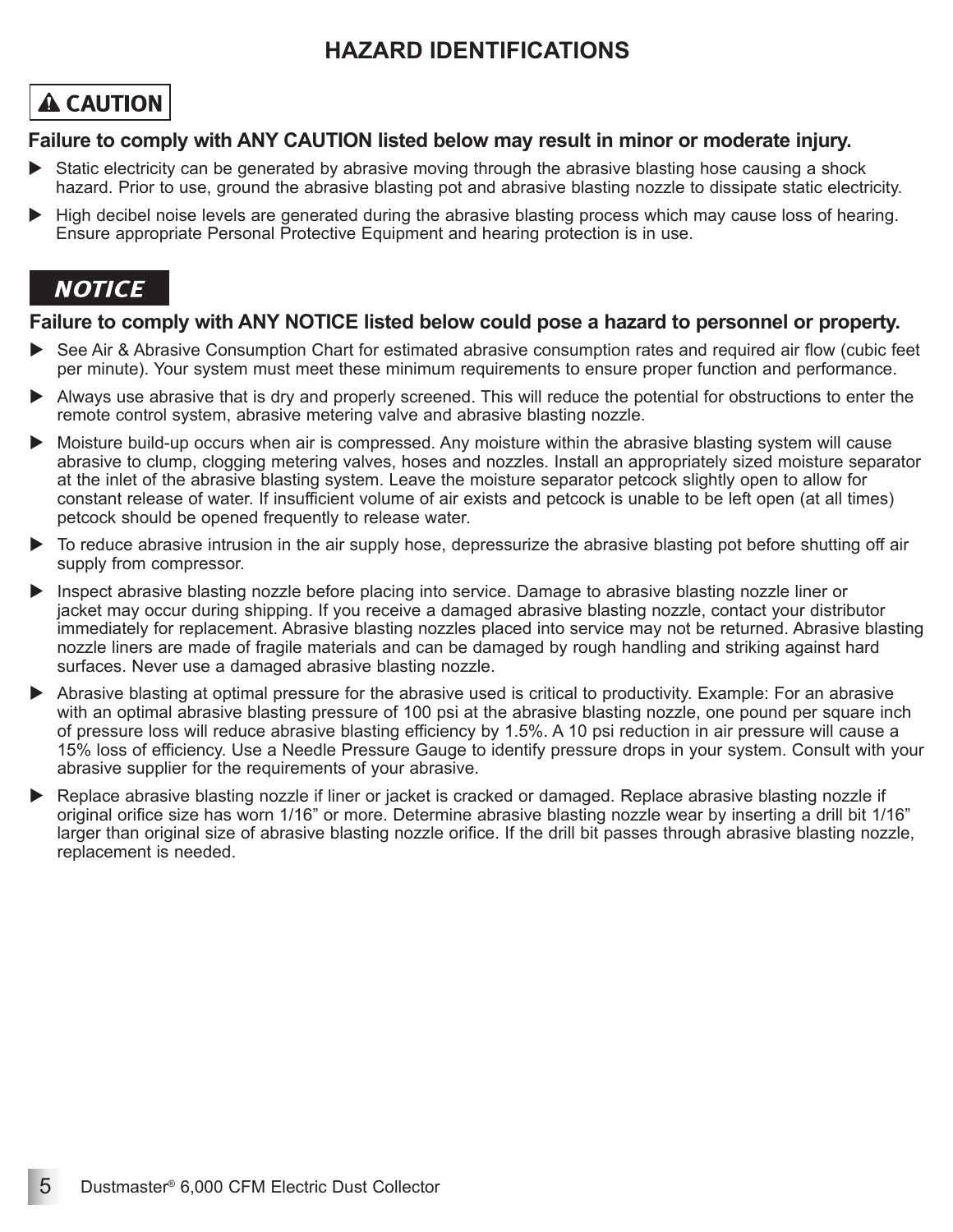### **DESCRIPTION**

#### **Description**

A dust collector creates an engineered air flow in an enclosure, providing ventilation and collecting airborne dust and debris. Abrasive blasting performed in an enclosure requires a dust management system for compliance with OSHA regulations governing the work site. Removing airborne dust and debris from an enclosure improves work site safety and visibility, increasing production rates. The Dustmaster® 6,000 CFM Electric Dust Collector has a reverse incline blade fan matched to a 15 horsepower Electric motor to generate up to 6,000 CFM of air flow. Typical applications include blast rooms, blast yards, bridges, shipyards, storage tanks, and water treatment plants.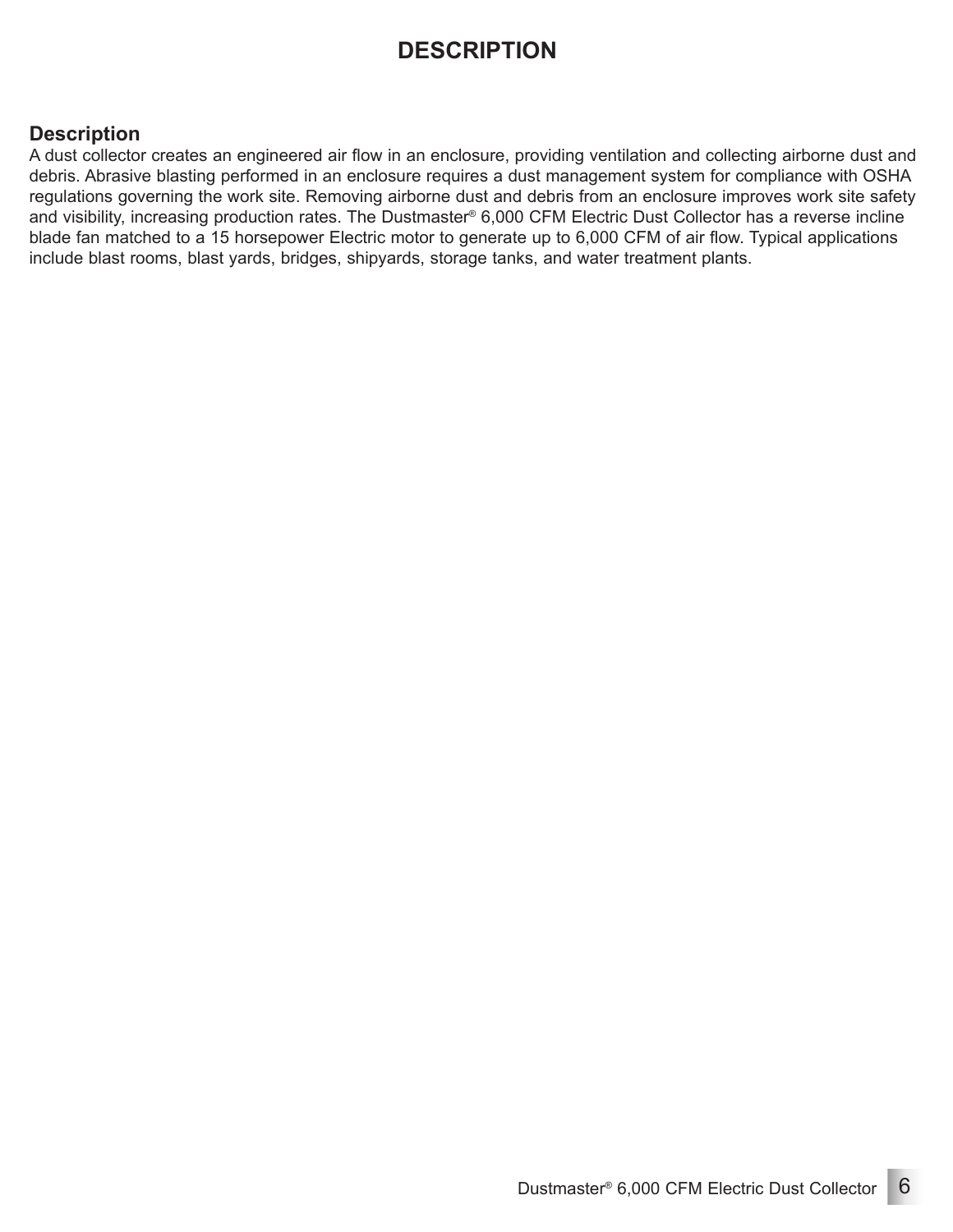#### **Adjust Pulse Separation**

**A WARNING** 

**Always depressurize the entire system, disconnect all power sources and lockout/ tagout all components before any maintenance or troubleshooting is attempted. Failure to comply with the above warning could cause electrical shock and inadvertent activation of equipment resulting in death or serious injury.** W-562

- 1) Open enclosure door of Timer Controller.
- 2) Locate Adjustment Knobs (1 and 2).



SEC

3) Set the Pulse Separation, the elapsed time between pulses, by moving Knob (3). The recommended elapsed time between pulses is 10 seconds (90 psi at 24 cfm). Depending on conditions, the elapsed time may need to be changed. Elapsed time between pulses should be between 5–15 seconds. Header should fully repressurize between pulses.

- 4) Set Pulse Duration, the elapsed time of compressed air entering the filters, by moving Knob (4). The recommended elapsed time of compressed air entering the filters is 200 milliseconds (mSEC). Depending on conditions, the elapsed time of air entering the filters should be between 200—350 milliseconds.
- 5) Close enclosure door of Timer Controller.



3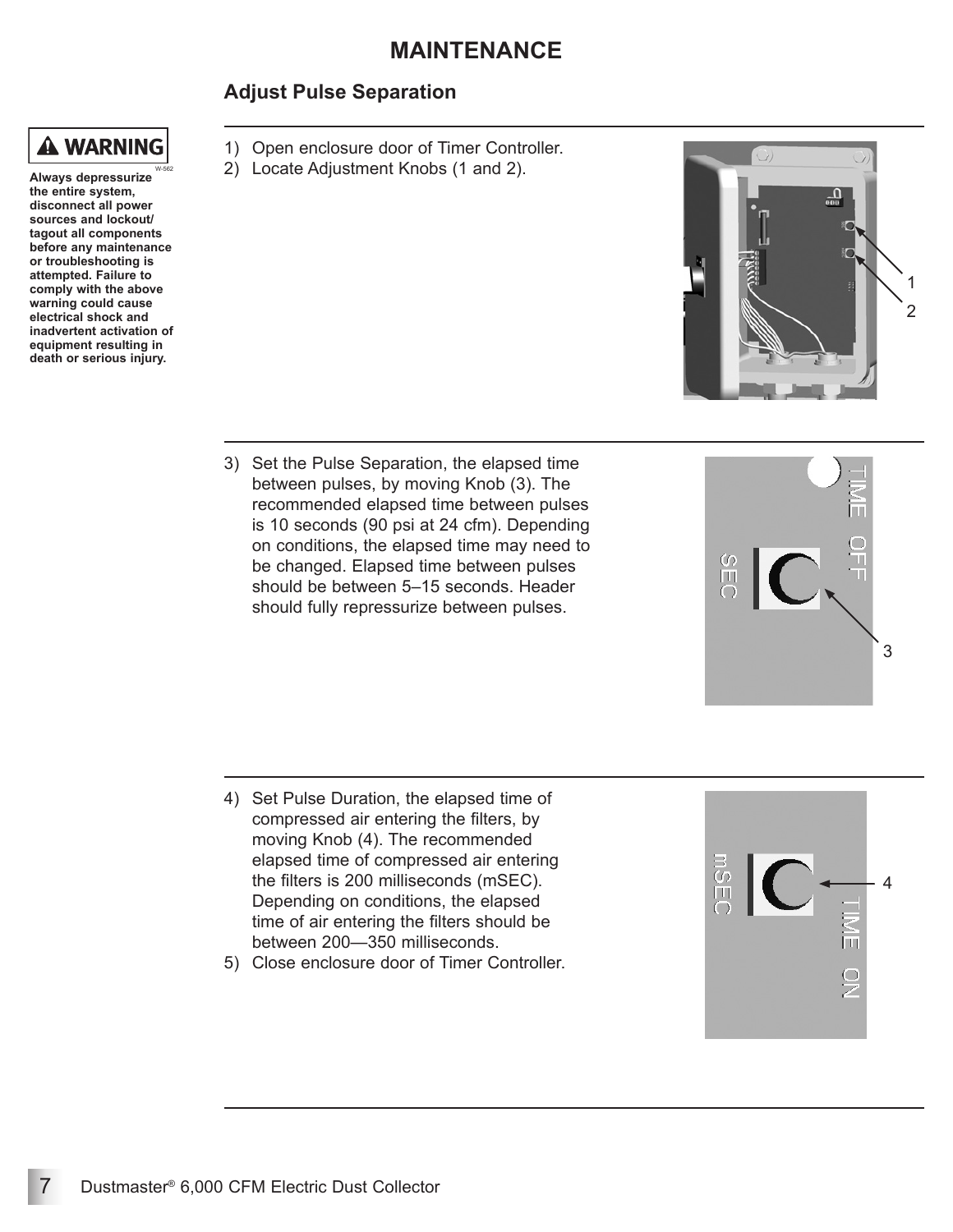#### **Remove & Install Timer Board**



**Always depressurize the entire system, disconnect all power sources and lockout/ tagout all components before any maintenance or troubleshooting is attempted. Failure to comply with the above warning could cause electrical shock and inadvertent activation of equipment resulting in death or serious injury.** W-562

## **NOTICE**

**Label all hoses and connections to aid installation.**

1) Turn off main power with Disconnect Switch (1).

- 2) Open Timer Board Enclosure Door (4).
- 3) Remove four Screws (2).
- 4) Record connection location and label Wires (3).
- 5) Disconnect Wires (3).



 $\Omega$ 

1

- 6) Install parts in reverse order using the chart as a guide.
- 7) Adjust pulse duration and pulse separation. See Adjust Pulse Separation.

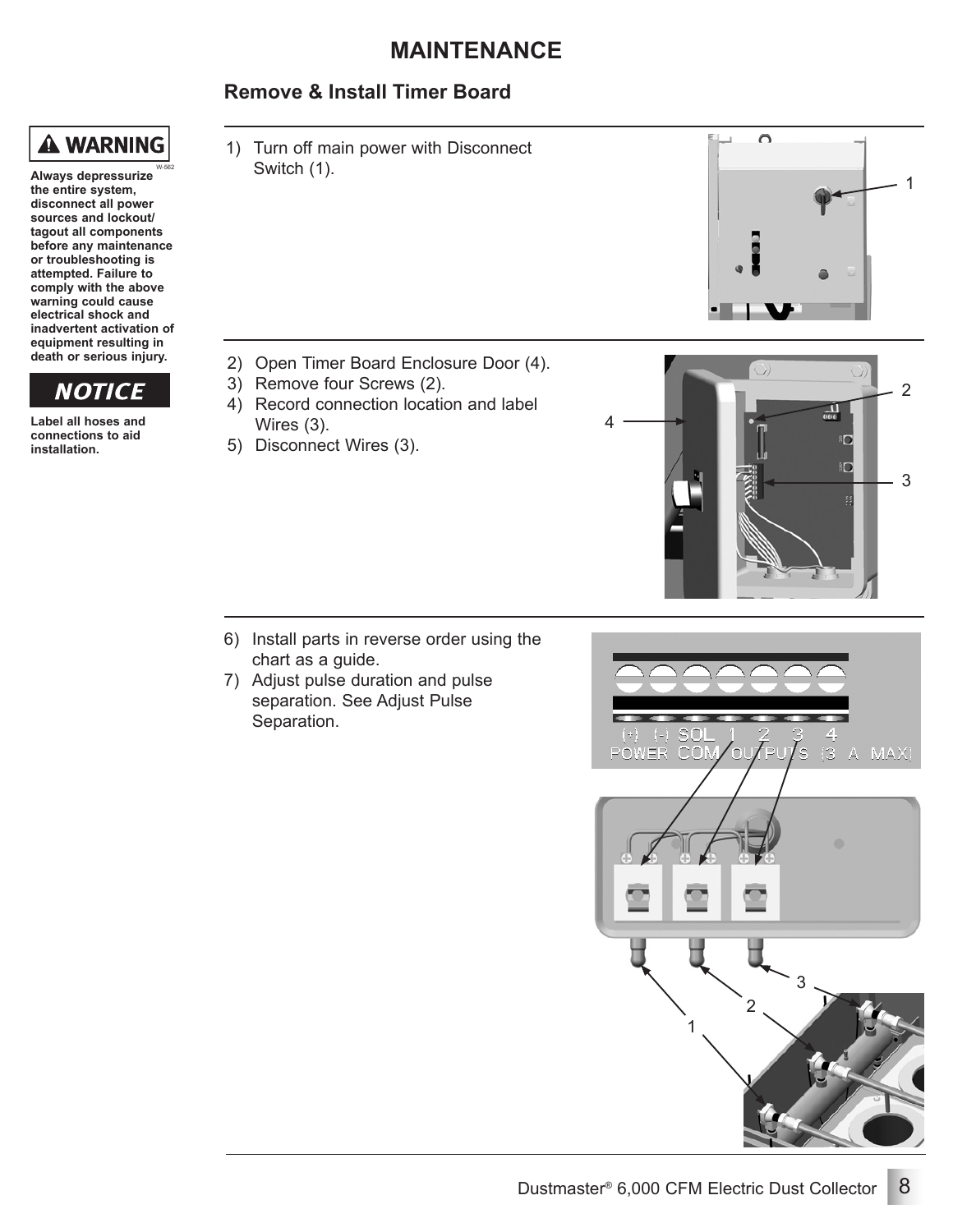#### **Remove & Install Pulser Solenoid**

## **A WARNING**

**Always depressurize the entire system, disconnect all power sources and lockout/ tagout all components before any maintenance or troubleshooting is attempted. Failure to comply with the above warning could cause electrical shock and inadvertent activation of equipment resulting in death or serious injury.** W-562



**This equipment is not intended for use in any area that might be considered a hazardous location, as described in the National Electric Code NFPA 70, Article 500. Use of this equipment in a hazardous location could cause an explosion or electrocution. Failure to comply with the above warning could result in death or serious injury.**



**When performing service or maintenance on systems or devices requiring access from an elevated position, you must comply with all OSHA, local, City, State, Province, Country and jurisdiction regulations, ordinances and standards, as related to working in elevated work areas. Failure to comply with the above warning could result in death or serious injury.** W-590



**Label all hoses and connections to aid installation.**

- 1) Turn off main power with Disconnect Switch (1).
- 2) Disconnect air hose from filter/regulator.

3) Loosen two Screws (3) and remove Cover (2).

- 4) Disconnect Wire (6) and Wire (7).
- 5) Remove Retaining Clip (4).
- 6) Remove Operator (5).

- 7) Disconnect Tubing (9).
- 8) Remove Fitting (8).
- 9) Remove Nut (11) and Valve (10).
- 10) Install parts in reverse order.







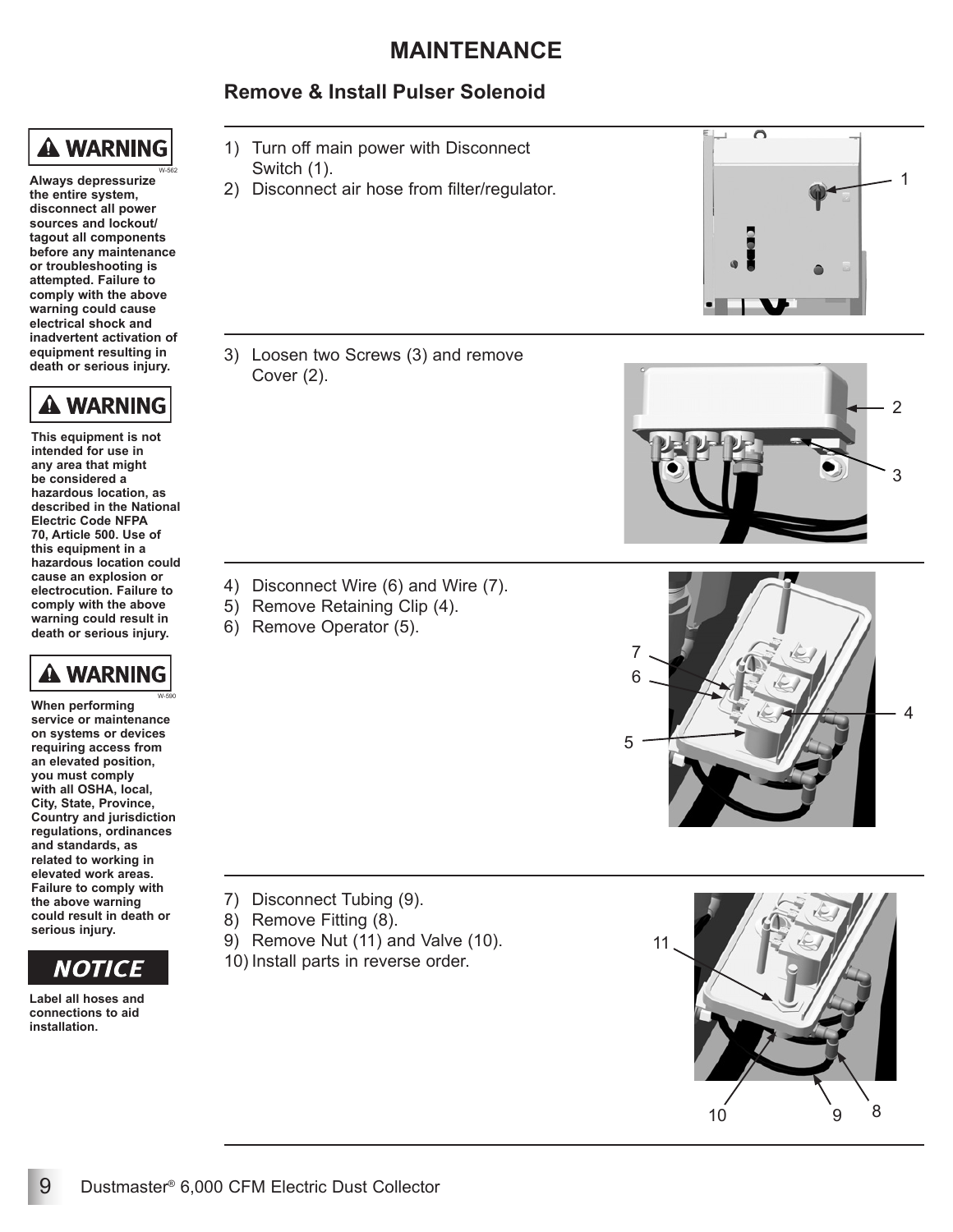#### **Remove & Install Magnehelic Gauge**



**Always depressurize the entire system, disconnect all power sources and lockout/ tagout all components before any maintenance or troubleshooting is attempted. Failure to comply with the above warning could cause electrical shock and inadvertent activation of equipment resulting in death or serious injury.** W-562



**Label all hoses and connections to aid installation.**

- 1) Label Hose (2) as "Negative".
- 2) Label Hose (4) as "Positive".
- 3) Disconnect Hoses (2,4) from 90° Elbows (1,3).
- 4) Disconnect Hoses (2,4) from Magnehelic Gauge (5).
- 5) Remove Nuts, Lock Washers and Bolts (6).



- 6) Install parts in reverse order using the following special instructions:
	- Ensure labeled hoses are installed correctly. "Negative" hose installed in upper port. "Positive" hose in lower<br>port.

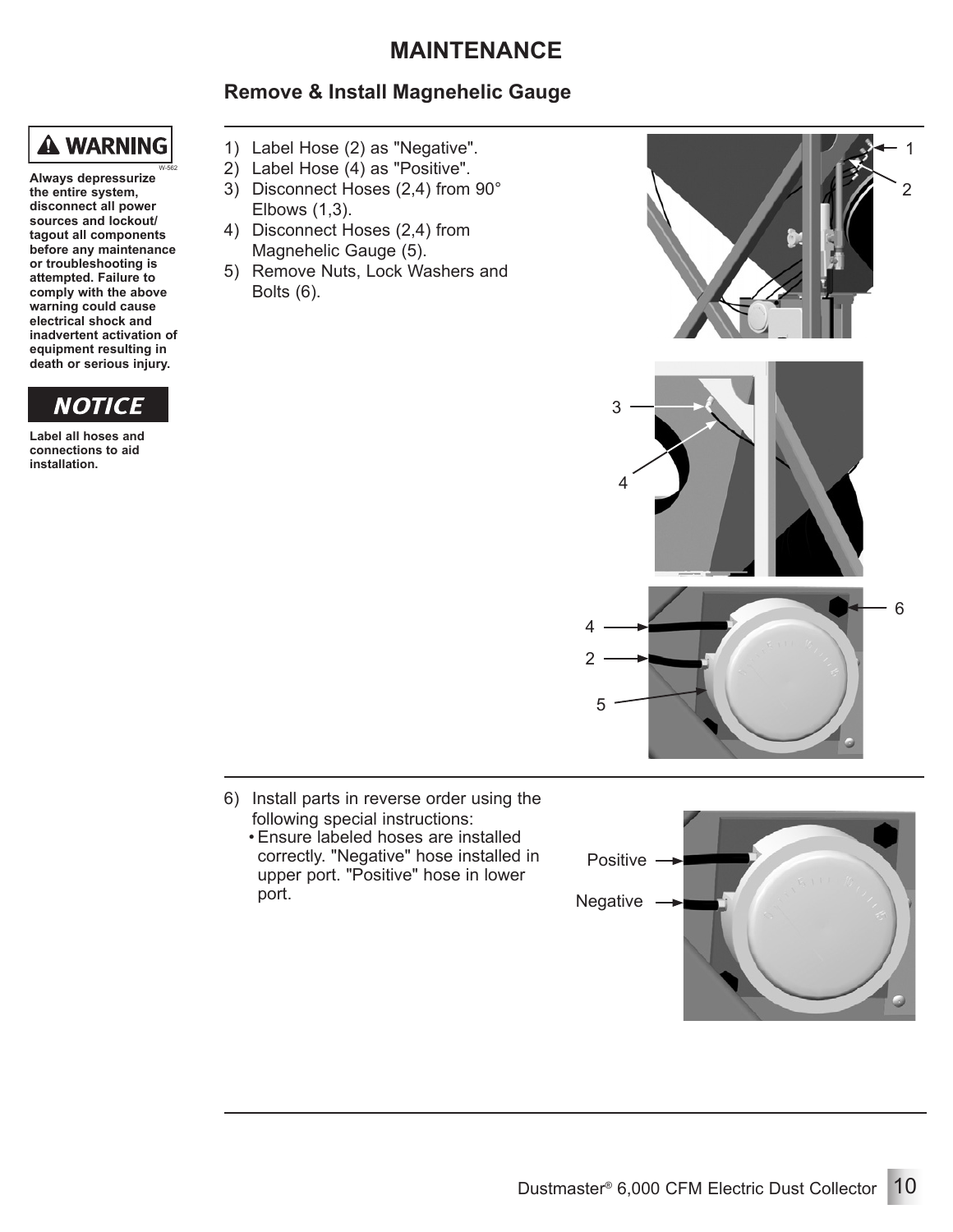#### **Remove & Install Dust Collector Filter Cartridge Lid Assembly**

## **A WARNING**

**Always depressurize the entire system, disconnect all power sources and lockout/ tagout all components before any maintenance or troubleshooting is attempted. Failure to comply with the above warning could cause electrical shock and inadvertent activation of equipment resulting in death or serious injury.** W-562



**Rotating and moving parts can pinch, crush, or entangle when in motion. Follow proper lockout/tagout procedures before servicing. Failure to comply with the above warning could result in death or serious injury.** W-586



W-590

**When performing service or maintenance on systems or devices requiring access from an elevated position, you must comply with all OSHA, local, City, State, Province, Country and jurisdiction regulations, ordinances and standards, as related to working in elevated work areas. Failure to comply with the above warning could result in death or serious injury.**

- 1) Remove Eight Nuts and Washers (1).
- *Note: Approximate weight of Lid is 85 pounds. Use suitable lifting device to support or maneuver Lid.*
- 2) Attach a suitable lifting device to four D-rings (3) and remove Lid (2).
- 3) Install parts in reverse order.

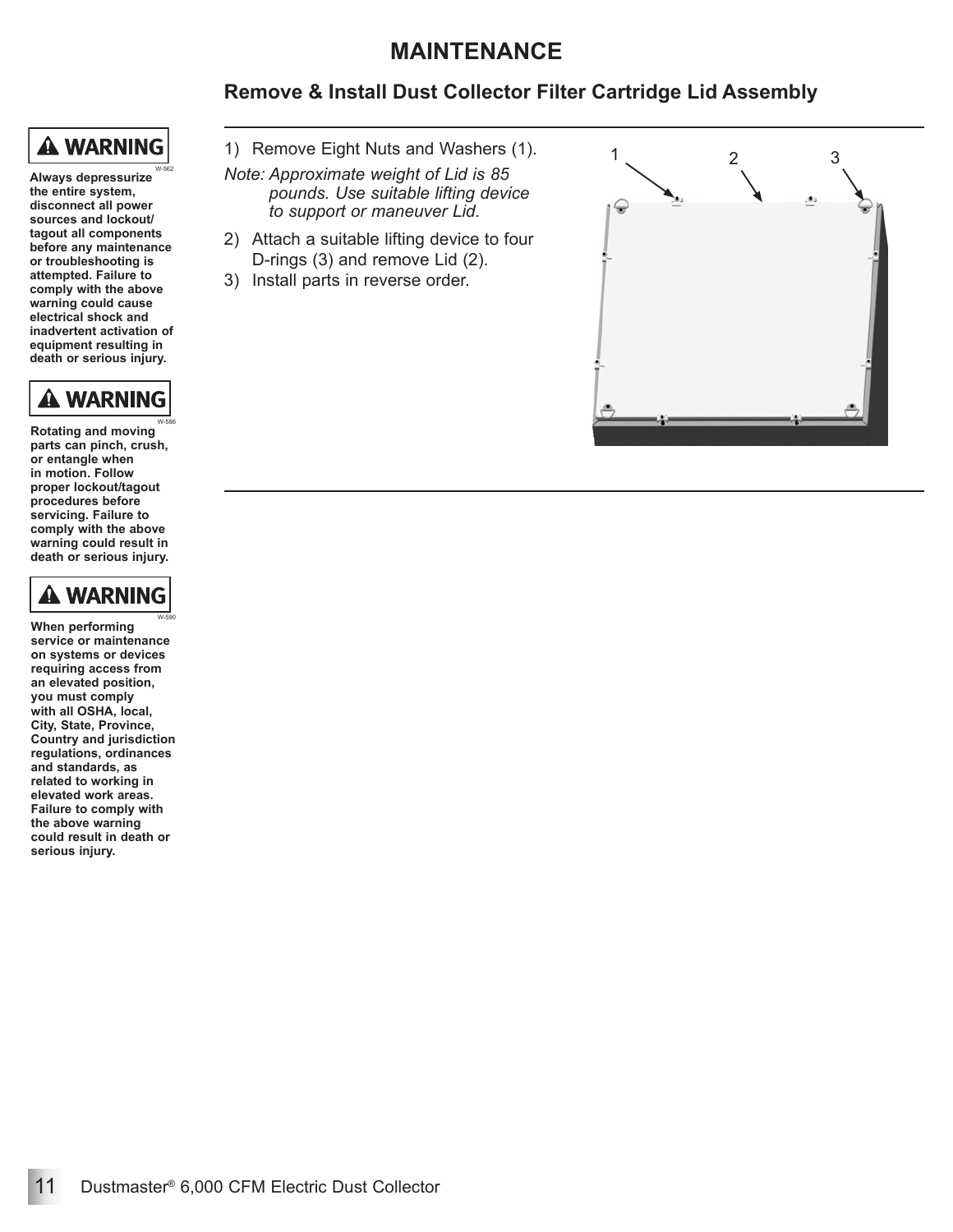### **Remove & Install Pulser Manifold**

## **A WARNING**

**Always depressurize the entire system, disconnect all power sources and lockout/ tagout all components before any maintenance or troubleshooting is attempted. Failure to comply with the above warning could cause electrical shock and inadvertent activation of equipment resulting in death or serious injury.** W-562



**When performing service or maintenance on systems or devices requiring access from an elevated position, you must comply with all OSHA, local, City, State, Province, Country and jurisdiction regulations, ordinances and standards, as related to working in elevated work areas. Failure to comply with the above warning could result in death or serious injury.** W-590



**Label all hoses and connections to aid installation.**

- 1) Shutdown pulser system. See Pulser System Startup & Shutdown.
- 2) Remove lid assembly. See Remove & Install Dust Collector Filter Cartridge Lid Assembly.
- 3) Remove hose (5) and Nipple (4) from manifold.
- 4) Remove Compression Coupling (2) from Pulser System Blowpipe (3).
- 5) Remove Pulser System Blowpipe (3).
- 6) Remove Nipple (1).
- 7) Disconnect Urethane Tubing (7) and remove Fitting (6).
- 8) Remove Diaphragm Valve (9).
- 9) Remove Nipple (10).
- 10) Repeat for remaining Diaphragm Valves.
- 11) Remove Pressure Relief Valve (8).



- *Note: Approximate weight of Pulser Manifold is 55 pounds. Use suitable lifting device to support or maneuver Pulser Manifold.*
- 12) Attach suitable lifting device to Pulser Manifold (11).
- 13) Remove four Bolts, Lock Washers, Nuts and Eight Washers (12). Remove Pulser Manifold (11).
- 14) Install parts in reverse order.

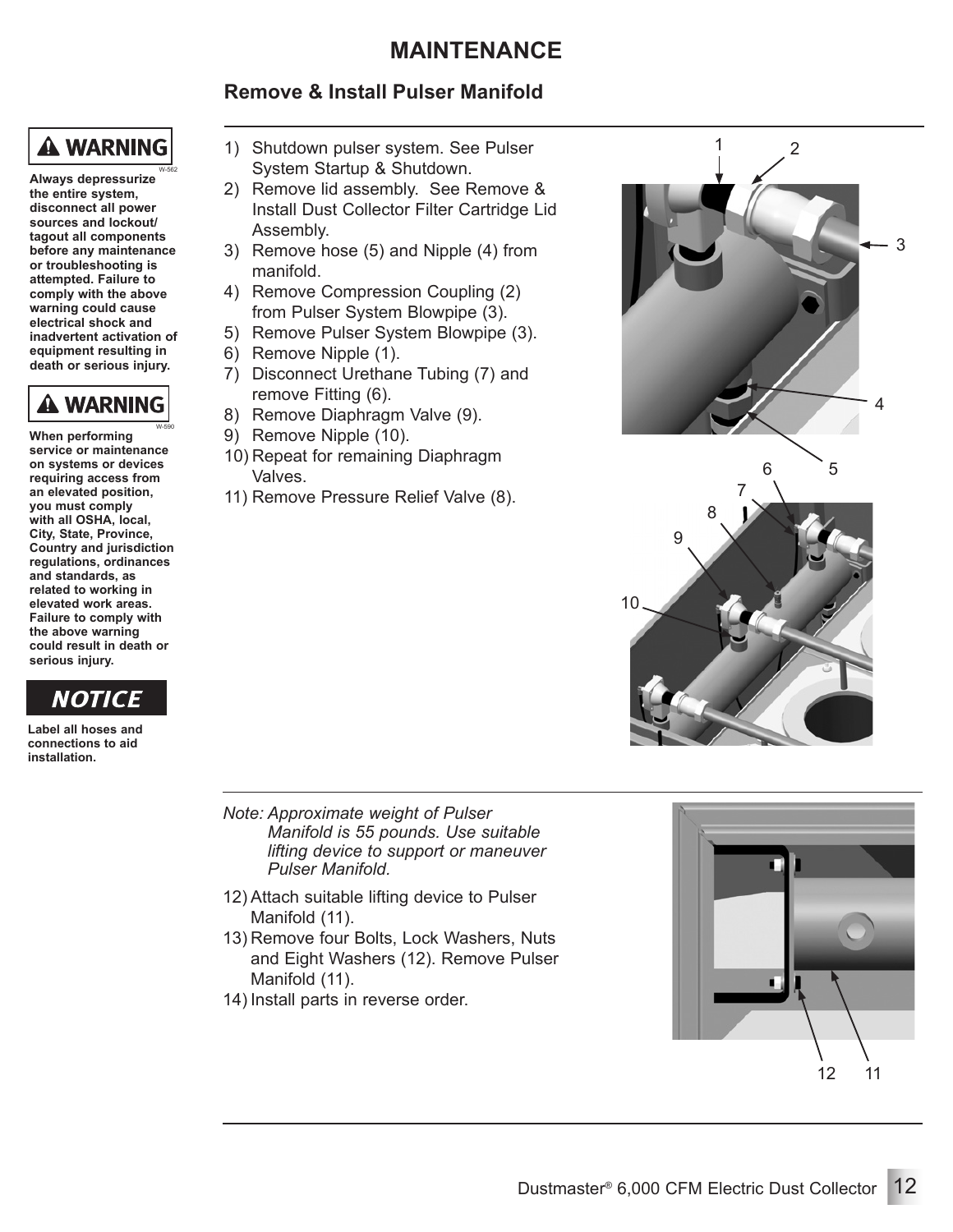### **Remove & Install Dust Collector Filter Cartridges**

## **A WARNING**

**Always depressurize the entire system, disconnect all power sources and lockout/ tagout all components before any maintenance or troubleshooting is attempted. Failure to comply with the above warning could cause electrical shock and inadvertent activation of equipment resulting in death or serious injury.** W-562



**Breathing dust containing silica could cause silicosis, a fatal lung disease. Breathing dust during abrasive blasting operations, post-blast cleaning operations, and/or servicing equipment within the abrasive blasting area may expose an individual to conditions that could cause asbestosis, lead poisoning and/or other serious or fatal diseases. Harmful dust containing toxic material from abrasives or surfaces being abrasive blasted can remain suspended in the air for long periods of time after abrasive blasting has ceased. A NIOSH-approved, wellmaintained, respirator designed for the specific operation being performed must be used by anyone abrasive blasting, handling or using the abrasive, and anyone in the area of the dust. Failure to comply with the above warning could result in death or serious injury.** W-501

- 1) Shutdown pulser system. See Pulser System Startup & Shutdown.
- 2) Remove lid assembly. See Remove & Install Dust Collector Filter Cartridge Lid Assembly.
- 3) Remove Compression Coupling (1) from Pulser System Blowpipe (2).
- 4) Remove Pulser System Blowpipe (2). Repeat for remaining blowpipes.



- 5) Remove eight Nuts and Washers (3) from Filter Plate (4).
- 6) Remove Filter Plate (4).
- 7) Repeat for other filter plates.
- 8) Remove six Filter Cartridges (3).
- 9) Install parts in reverse order.

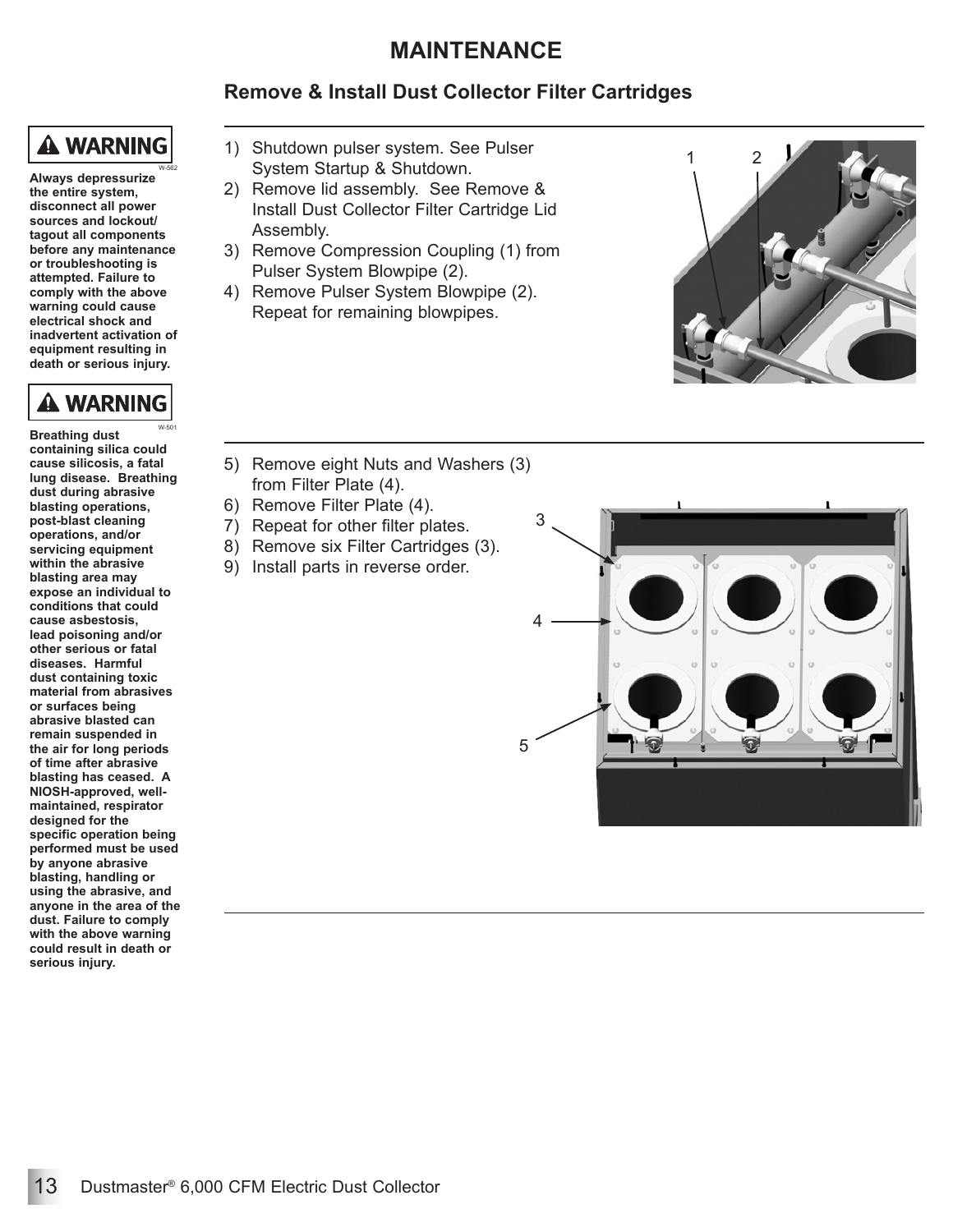#### **Disassemble & Assemble Diaphragm Valve**

## **A WARNING**

**Always depressurize the entire system, disconnect all power sources and lockout/ tagout all components before any maintenance or troubleshooting is attempted. Failure to comply with the above warning could cause electrical shock and inadvertent activation of equipment resulting in death or serious injury.** W-562

- 1) Remove four Bolts (1) and Washers (2).
- 2) Remove Cover (3).
- 3) Remove Diaphragm (4).
- 4) Install parts in reverse order using the following special instructions:
	- Check Vent Hole (A) is not blocked or occluded.



#### **Remove & Install Control Panel**

### **A WARNING**

W-556

**All electrical connections are to be made by a qualified electrician in accordance with all applicable codes, ordinances and good practices. Failure to comply with the above warning could result in death or serious injury.**

- 1) Turn off 460 V, 60 Hz 17.5 FLA power source.
- 2) Disconnect 460 V, 60 Hz 17.5 FLA power source electric cord (not shown) from control box at location (1).
- 3) Disconnect Electrical Cords (2 & 3) from control box.
- *Note: Approximate weight of Control Box is 50 pounds. Use suitable lifting device to support or maneuver Control Box.*
- Note: Attach suitable lifting device to Control Box (1).
- 4) Remove four Bolts, Nuts, Lock Washers and eight Washers (4) and remove control box.
- 5) Install parts in reverse order.



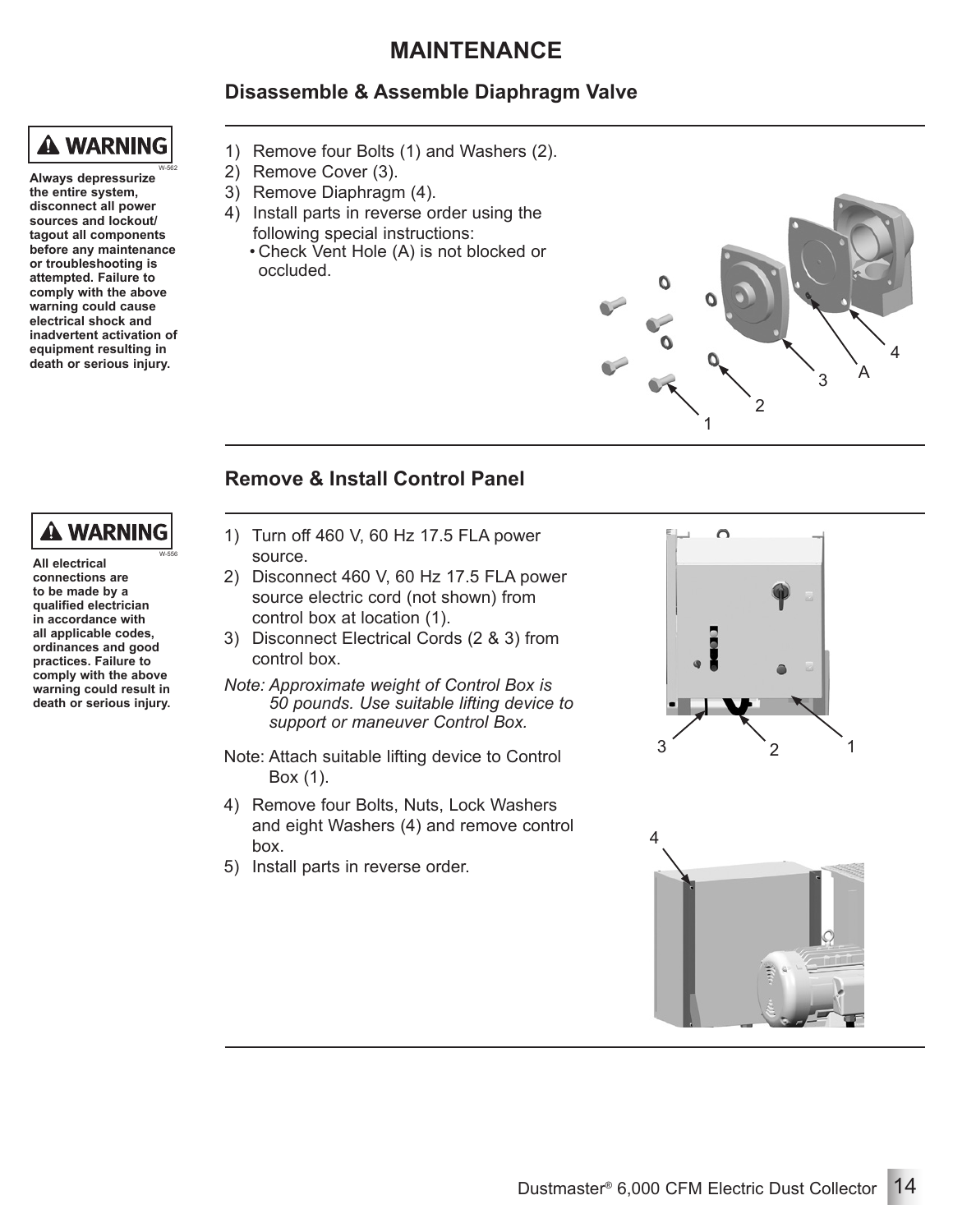#### **Remove & Install Fan With Motor**

## **A WARNING**

W-562

**Always depressurize the entire system, disconnect all power sources and lockout/ tagout all components before any maintenance or troubleshooting is attempted. Failure to comply with the above warning could cause electrical shock and inadvertent activation of equipment resulting in death or serious injury.**



**Rotating and moving parts can pinch, crush, or entangle when in motion. Follow proper lockout/tagout procedures before servicing. Failure to comply with the above warning could result in death or serious injury.** W-586



**When performing service or maintenance on systems or devices requiring access from an elevated position, you must comply with all OSHA, local, City, State, Province, Country and jurisdiction regulations, ordinances and standards, as related to working in elevated work areas. Failure to comply with the above warning could result in death or serious injury.** W-590



**All electrical connections are to be made by a qualified electrician in accordance with all applicable codes, ordinances and good practices. Failure to comply with the above warning could result in death or serious injury.** W-556





- 2) Disconnect Electrical Cord (7) from control box.
- 3) Remove Clamp (2) and Duct Hose (3).
- 4) Remove 12 Bolts, Lock Washers, Nuts and 24 Washers (4) and Adapter Flange (5).
- *Note: Approximate weight of fan with motor is 500 lbs. Use suitable lifting device to support or maneuver fan.*
- 5) Attach a suitable lifting device to Eyelet (8) on back of fan and remove six Bolts, Lock Washers, Nuts and 12 Washers (6). Remove Fan with motor.
- 6) Install parts in reverse order.

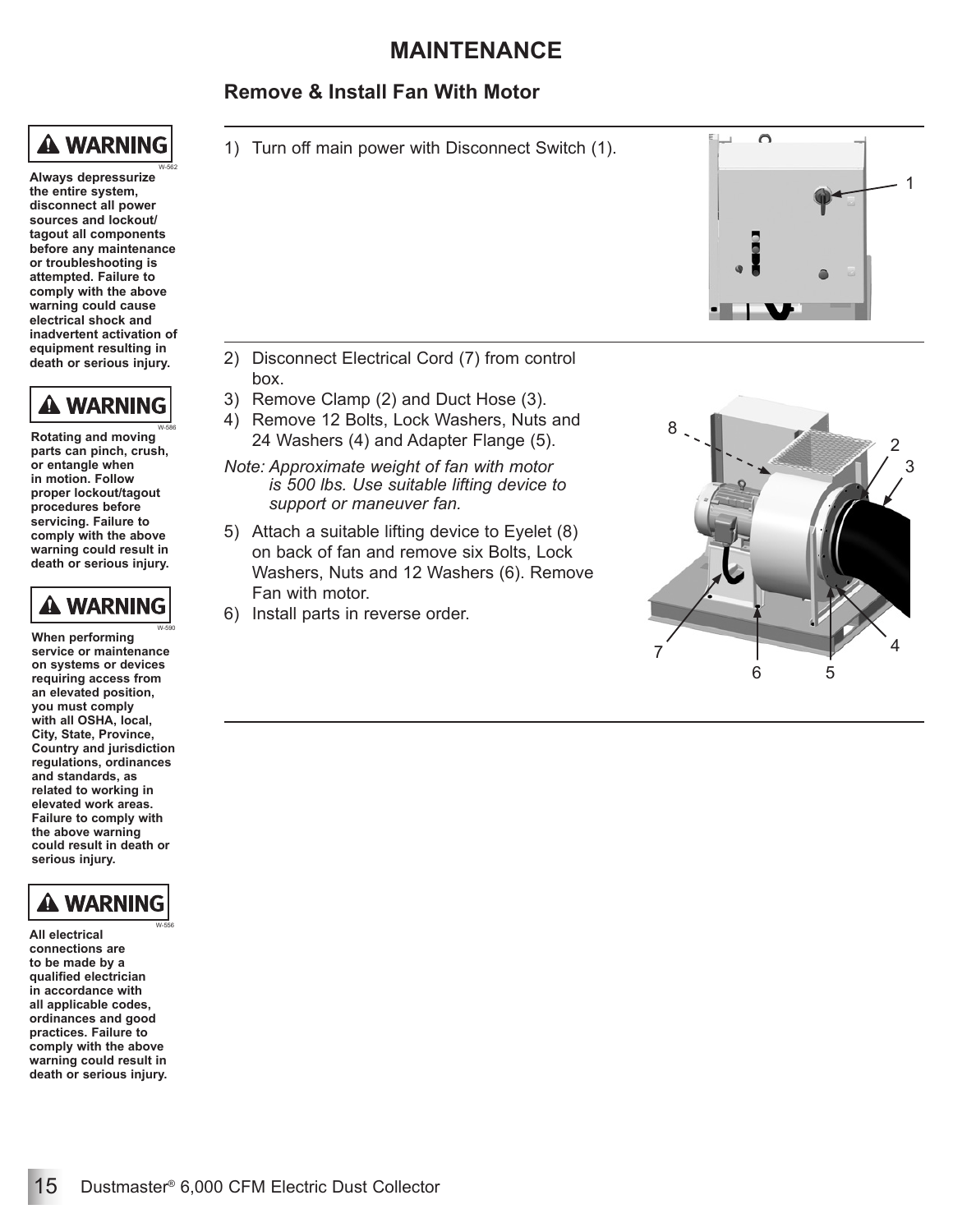### **TROUBLESHOOTING**

If the Dustmaster® 6,000 CFM Electric Dust Collector does not function properly, check the following:

| <b>SYMPTOM (Cause)</b>                                                                                                                   | <b>ACTION</b>                                                                                                                                                                                                                                                                                                  |
|------------------------------------------------------------------------------------------------------------------------------------------|----------------------------------------------------------------------------------------------------------------------------------------------------------------------------------------------------------------------------------------------------------------------------------------------------------------|
| <b>Magnehelic Gauge reading</b><br>greater than normal operating<br>range<br>(Dust Collector Filter Cartridges)                          | A reading greater than 8" (w.c) on<br>Magnehelic Gauge indicates clogged filters.<br>Turn off fan. Pulsers will clean down the<br>filters. Once gauge reads back into the<br>normal operation range of $3"$ – $8"$ (w.c),<br>re-start fan and increase RPM to operating<br>speed. See Unit Startup & Shutdown. |
|                                                                                                                                          | If Magnehelic Gauge is reading above 8"<br>(w.c.), perform After Use procedure. Inspect<br>Pulser System and Filters. Replace filter<br>cartridges, if needed.                                                                                                                                                 |
|                                                                                                                                          | If Magnehelic Gauge is reading above 10"<br>(w.c.), shut down unit immediately. Replace<br>filter cartridges.                                                                                                                                                                                                  |
| <b>Filter Pulser System pressurizes</b><br>but does not pulse                                                                            | Inspect all power connections. Repair or<br>replace faulty connections.                                                                                                                                                                                                                                        |
| (No power to control box, blown fuse in<br>control box or timer board, disconnected<br>wires, timer board, solenoid, diaphragm<br>valve) | Turn main power switch "ON", and look<br>for indicator light. If indicator light does not<br>signal, turn switch "OFF". Replace fuse.                                                                                                                                                                          |
|                                                                                                                                          | Turn main power switch "OFF". Replace<br>fuse.                                                                                                                                                                                                                                                                 |
|                                                                                                                                          | Turn main power switch "ON", and look<br>for indicator light. If indicator light does<br>not signal, turn switch "OFF". Inspect all<br>electrical connections.                                                                                                                                                 |
|                                                                                                                                          | Inspect all solenoids and listen for audible<br>sound as it engages to pulse. Replace<br>solenoid.                                                                                                                                                                                                             |
|                                                                                                                                          | Inspect diaphragm valve breather vent for<br>obstruction.                                                                                                                                                                                                                                                      |
| <b>Pulser System leaks</b><br>(Loose or missing hoses or connections,<br>loose or missing urethane tubing,<br>damaged diaphragm valves)  | Check hose and hose connections between<br>diaphragm valves and hopper wall.                                                                                                                                                                                                                                   |
|                                                                                                                                          | Check all tubing for secure connections and<br>fittings. If fittings do not fit tightly in hose, cut<br>a small section from the end of the hose and<br>re-insert fitting in tube.                                                                                                                             |
|                                                                                                                                          | Inspect diaphragm valve for damage or<br>debris. Repair or replace diaphragm valve.                                                                                                                                                                                                                            |

W-562

W-586

**Always depressurize the entire system, disconnect all power sources and lockout/ tagout all components before any maintenance or troubleshooting is attempted. Failure to comply with the above warning could cause electrical shock and inadvertent activation of equipment resulting in death or serious injury.**

**Rotating and moving parts can pinch, crush, or entangle when in motion. Follow proper lockout/tagout procedures before servicing. Failure to comply with the above warning could result in death or serious injury.**

**A WARNING**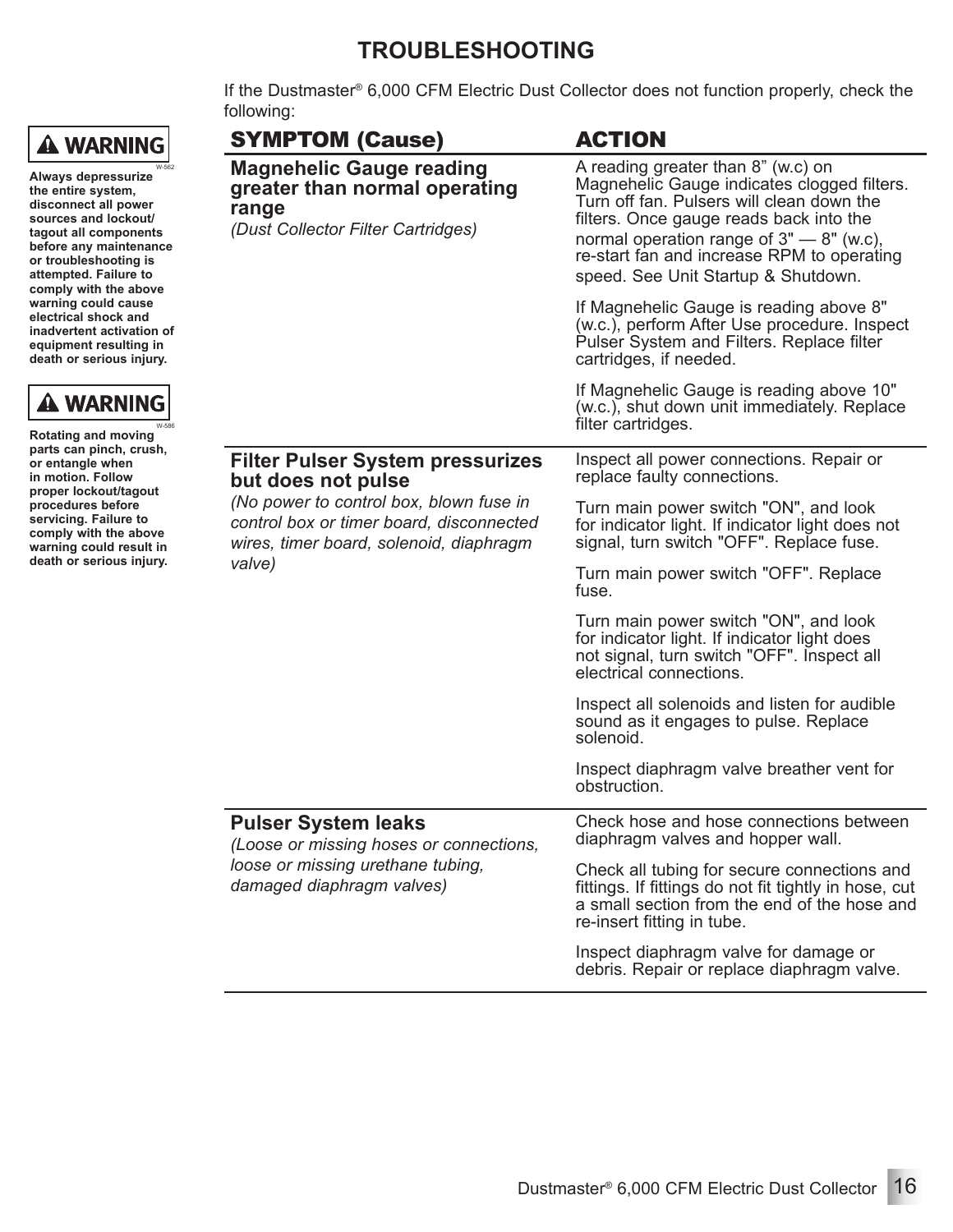### **MAINTENANCE NOTES**

| <b>DATE</b> | <b>TYPE OF SERVICE</b> | <b>PART NUMBER</b>                                                                                                              |
|-------------|------------------------|---------------------------------------------------------------------------------------------------------------------------------|
|             |                        |                                                                                                                                 |
|             |                        |                                                                                                                                 |
|             |                        |                                                                                                                                 |
|             |                        |                                                                                                                                 |
|             |                        |                                                                                                                                 |
|             |                        |                                                                                                                                 |
|             |                        |                                                                                                                                 |
|             |                        |                                                                                                                                 |
|             |                        |                                                                                                                                 |
|             |                        |                                                                                                                                 |
|             |                        |                                                                                                                                 |
|             |                        |                                                                                                                                 |
|             |                        |                                                                                                                                 |
|             |                        |                                                                                                                                 |
|             |                        |                                                                                                                                 |
|             |                        |                                                                                                                                 |
|             |                        | $\overline{\phantom{0}}$<br>— —                                                                                                 |
|             |                        | $\overline{\phantom{a}}$ $\overline{\phantom{a}}$ $\overline{\phantom{a}}$ $\overline{\phantom{a}}$                             |
|             |                        | $\overline{\phantom{a}}$ $\overline{\phantom{a}}$ $\overline{\phantom{a}}$ $\overline{\phantom{a}}$<br>$\overline{\phantom{0}}$ |
|             |                        | $\overline{\phantom{0}}$                                                                                                        |
|             |                        | $\overbrace{\hspace{27mm}}$<br>$\overline{\phantom{a}}$                                                                         |
|             |                        | $\overline{\phantom{a}}$                                                                                                        |
|             |                        | ——————<br>$\overline{\phantom{0}}$<br>$\overline{\phantom{0}}$                                                                  |
|             |                        | $\overline{\phantom{0}}$                                                                                                        |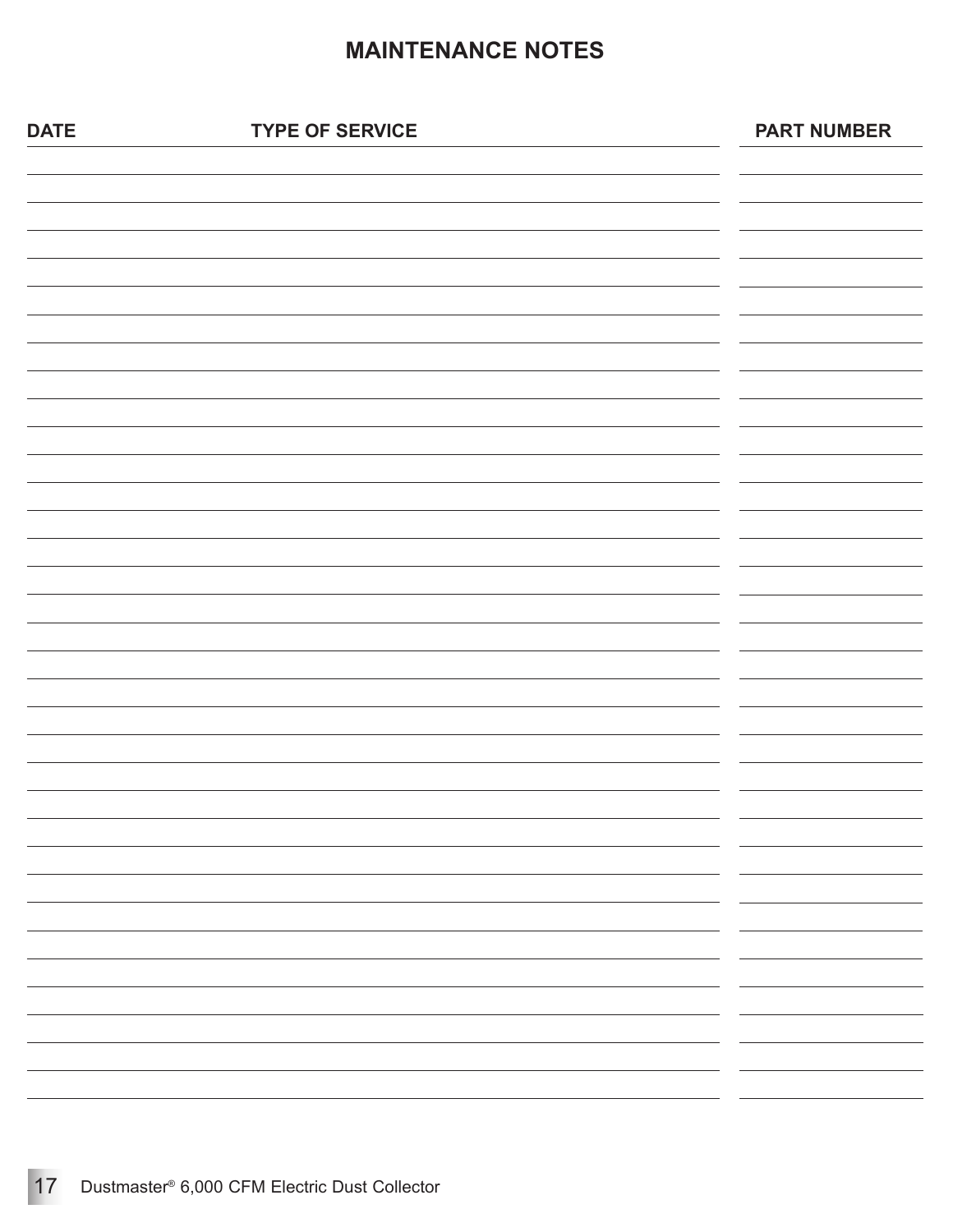#### ADDITIONAL TECHNICAL DATA

The associations listed below offer information, materials and videos pertaining to abrasive blasting and safe operating practices.

**• American Society for Testing and Materials (ASTM)** 100 Barr Harbor Drive West Conshohockon PA 19428-2959 Phone: (610) 832-9585 FAX: (610) 832-9555

www.astm.org **• Occupational Safety & Health Administration (OSHA)** United States Department of Labor 200 Constitution Avenue Washington, DC 20210 Phone: (800) 321-OSHA (800) 321-6742 www.osha.gov

**• The National Board of Boiler & Pressure Vessel Inspectors** 1055 Crupper Avenue Columbus, Ohio 4322

Phone: (614) 888-8320 FAX: (614) 888-0750 www.nationalboard.org

**• National Association of Corrosion Engineers (NACE)**

1440 South Creek Drive Houston, TX 77084-4906 Phone: (281) 228-6200 FAX: (281) 228-6300 www.nace.org

**• The Society for Protective Coatings (SSPC)** 40-24th Street, 6th Floor

Pittsburgh, PA 15222-4656

Phone: (412) 281-2331 FAX: (412) 281-9992 www.sspc.org

**• American National Standards Institute (ANSI)**

1899 L Street, NW, 11th Floor Washington, DC 20036

Phone: (202) 293-8020 FAX: (202) 293-9287 www.ansi.org

#### LIMITED WARRANTY

Seller warrants to the original purchaser that the Product covered by this Limited Warranty will remain free from defects in workmanship or material under normal commercial use and service for a period of one year from the date of shipment to the original Purchaser. This Warranty shall not apply to defects arising, in whole or in part, from any accident, negligence, alteration, misuse or abuse of the Product, operation of the Product which is not in accordance with applicable instructions or manuals or under conditions more severe than, or otherwise exceeding, those set forth in the written specifications for the Product, nor shall this Warranty extend to repairs or alterations of the Product and/or any maintenance part by persons other than Seller or Seller's authorized representatives. This warranty does not apply to accessory items. Further, this Warranty does not apply to damage or wear to the surface finish or appearance of the Product or normal wear and tear to the Product. This Warranty is limited to a purchaser who purchases the Product either directly from the Seller or from one of Seller's "Authorized Distributors". An Authorized Distributor is a Seller approved distributor that purchases the Product directly from the Seller for the sole purpose of re-selling the Product at retail, without any use or modifications whatsoever, to an end-purchaser. This warranty is specifically non-assignable and non-transferable.

#### DISCLAIMER OF WARRANTY

The foregoing Limited Warranty is exclusive and is in lieu of all other warranties, whether oral or written and whether express, implied, or statutory. SELLER HEREBY DISCLAIMS ALL OTHER WARRANTIES, INCLUDING BUT NOT LIMITED TO THE WARRANTIES OF MERCHANTABILITY AND/OR FITNESS FOR A PARTICULAR PURPOSE AND ALL SUCH OTHER WARRANTIES ARE HEREBY EXCLUDED AND ARE INAPPLICABLE TO THE PRODUCT. Seller makes no warranties or representations of any kind concerning respirators, or equipment made by other manufacturers. Seller's agents and representatives are not authorized to offer any further warranties.

#### EXCLUSIVE REMEDY FOR WARRANTY CLAIMS

THE SOLE AND EXCLUSIVE REMEDY UNDER THE FOREGOING LIMITED WARRANTY, AND TO THE EX-TENT PERMITTED BY LAW, ANY WARRANTY OR CONDITION IMPLIED BY LAW, COVERING THIS PROD-UCT SHALL BE, AT THE SELLER'S OPTION, THE REPAIR OR REPLACEMENT, FREE OF CHARGE, F.O.B. POINT OF MANUFACTURE, OF ANY DEFECTIVE PART OR PARTS OF THE PRODUCT THAT WERE MANU-FACTURED BY SELLER, AND WHICH ARE RETURNED TO SELLER AT SELLER'S PRINCIPAL PLACE OF BUSINESS , POSTAGE PREPAID BY THE PURCHASER. THIS SOLE AND EXCLUSIVE REMEDY IS CON-DITIONED UPON PURCHASER'S PROMPT WRITTEN NOTICE TO SELLER AT SELLER'S PLACE OF BUSI-NESS THAT A DEFECT HAS BEEN DISCOVERED, TOGETHER WITH A REASONABLY DETAILED DESCRIP-TION OF THE DEFECT IN THE PRODUCT, PROOF OF PURCHASE OF THE PRODUCT, AND THE MODEL AND IDENTIFICATION NUMBER OF THE PRODUCT WITHIN THIRTY (30) DAYS AFTER DISCOVERY OF THE DEFECT, OTHERWISE SUCH CLAIMS SHALL BE DEEMED WAIVED. NO ALLOWANCE WILL BE GRANTED FOR ANY REPAIRS OR ALTERATIONS MADE BY PURCHASER OR OTHERS WITHOUT SELLER'S PRIOR WRITTEN CONSENT. IF SUCH NOTICE IS TIMELY GIVEN, SELLER WILL HAVE THE OPTION TO EITHER MODIFY THE PRODUCT OR COMPONENT PART THEREOF TO CORRECT THE DEFECT, REPLACE THE PRODUCT OR PART WITH COMPLYING PRODUCTS OR PARTS, OR REFUND THE AMOUNT PAID FOR THE DEFECTIVE PRODUCT, ANY ONE OF WHICH WILL CONSTITUTE THE SOLE LIABILITY OF SELLER AND FULL SETTLEMENT OF ALL CLAIMS. IN NO EVENT SHALL SELLER BE LIABLE FOR ANY OBLIGATION GREATER THAN THE ORIGINAL PURCHASE PRICE OF THE PRODUCT UNDER THIS WARRANTY. PUR-CHASER SHALL AFFORD SELLER PROMPT AND REASONABLE OPPORTUNITY TO INSPECT THE PROD-UCT FOR WHICH A CLAIM IS MADE. THE SOLE PURPOSE OF THE FOREGOING STIPULATED EXCLUSIVE REMEDY SHALL BE TO REPAIR OR REPLACE DEFECTIVE PRODUCTS OR COMPONENTS THEREOF, OR TO REFUND PURCHASER THE PURCHASE PRICE THEREOF. THIS STIPULATED EXCLUSIVE REMEDY SHALL NOT BE DEEMED TO HAVE FAILED OF ITS ESSENTIAL PURPOSE SO LONG AS SELLER IS WILL-ING AND ABLE TO REPAIR OR REPLACE THE DEFECTIVE PARTS OR REFUND THE PURCHASE PRICE IN ACCORDANCE WITH THE TERMS HEREOF. PRODUCTS THAT HAVE BEEN REPAIRED OR REPLACED UN-DER THIS WARRANTY DO NOT RECEIVE A NEW WARRANTY AND ARE ONLY COVERED BY THE REMAIN-ING PORTION OF THE ORIGINAL WARRANTY.

#### LIMITATION OF REMEDIES

The foregoing stipulated exclusive remedy is in lieu of all other remedies for breach of contract, warranty, and/or tort or otherwise. Seller shall not be liable, either directly or indirectly, for any consequential, incidental or special losses or damages of Purchaser, including but not limited to the Purchaser's expenses for downtime or for making up downtime, damages for which the Purchaser may be liable to other persons and/or entities, damages to property, and injury to or death of any persons and/or any claims for incidental or consequential damages, including but not limited to loss of profits, regardless of whether Seller has been informed of the possibility of such damages. Seller neither assumes, nor authorizes any person to assume for it, any other liability in connection with the sale or use of any Products covered by the foregoing Warranty and Disclaimers, and there are no oral agreements relating to remedies which are collateral to or which affect this limitation.